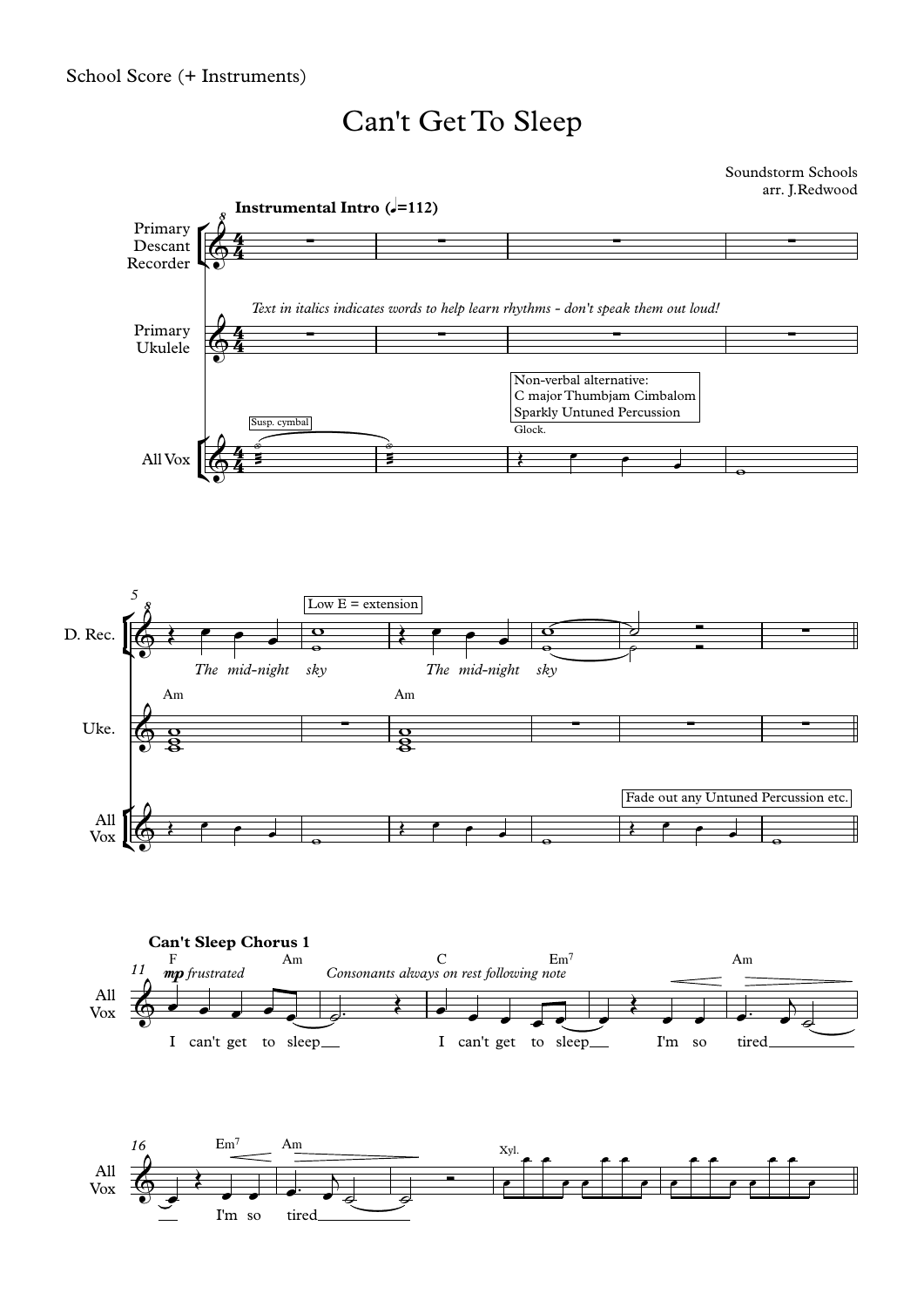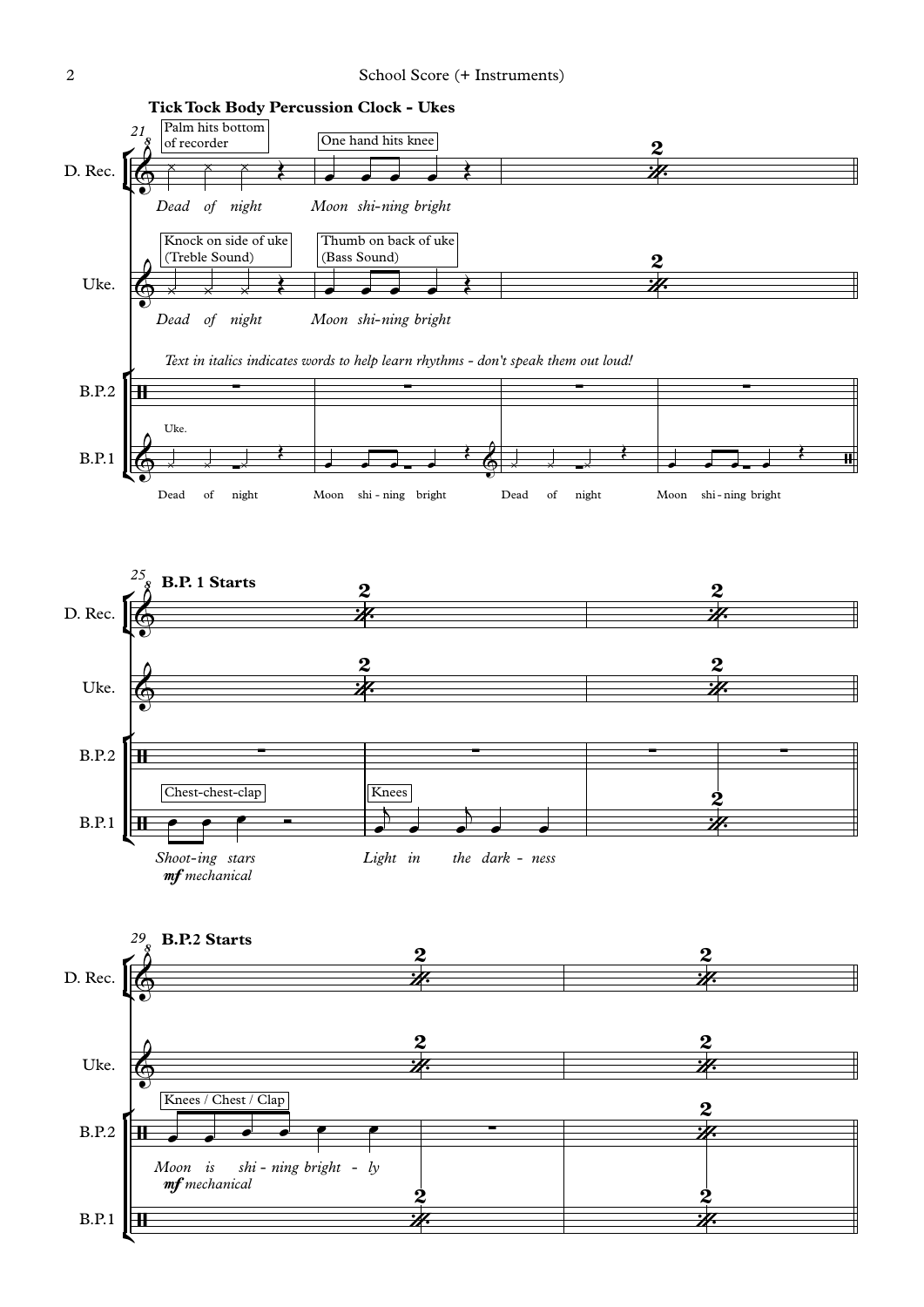## School Score (+ Instruments) 3







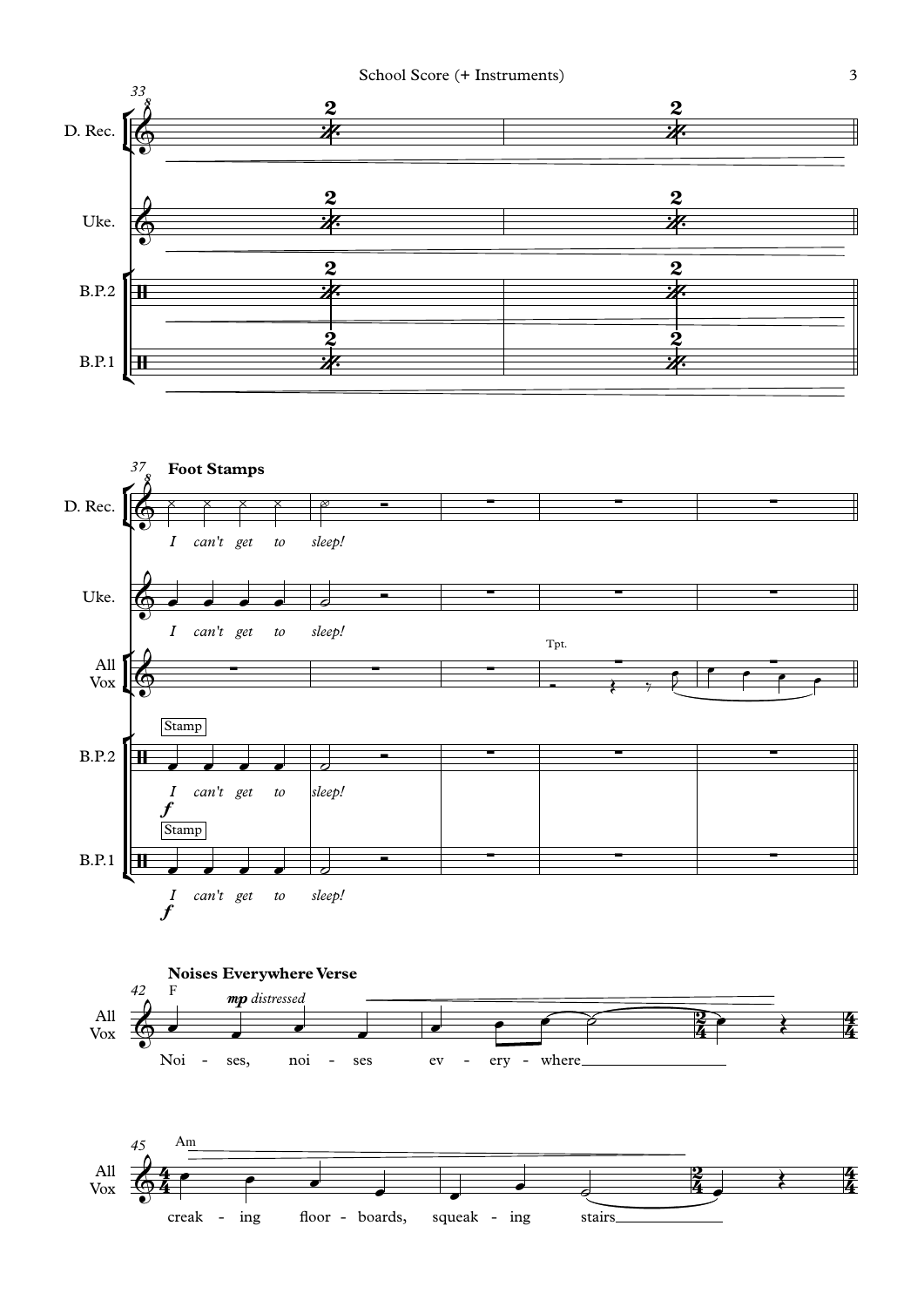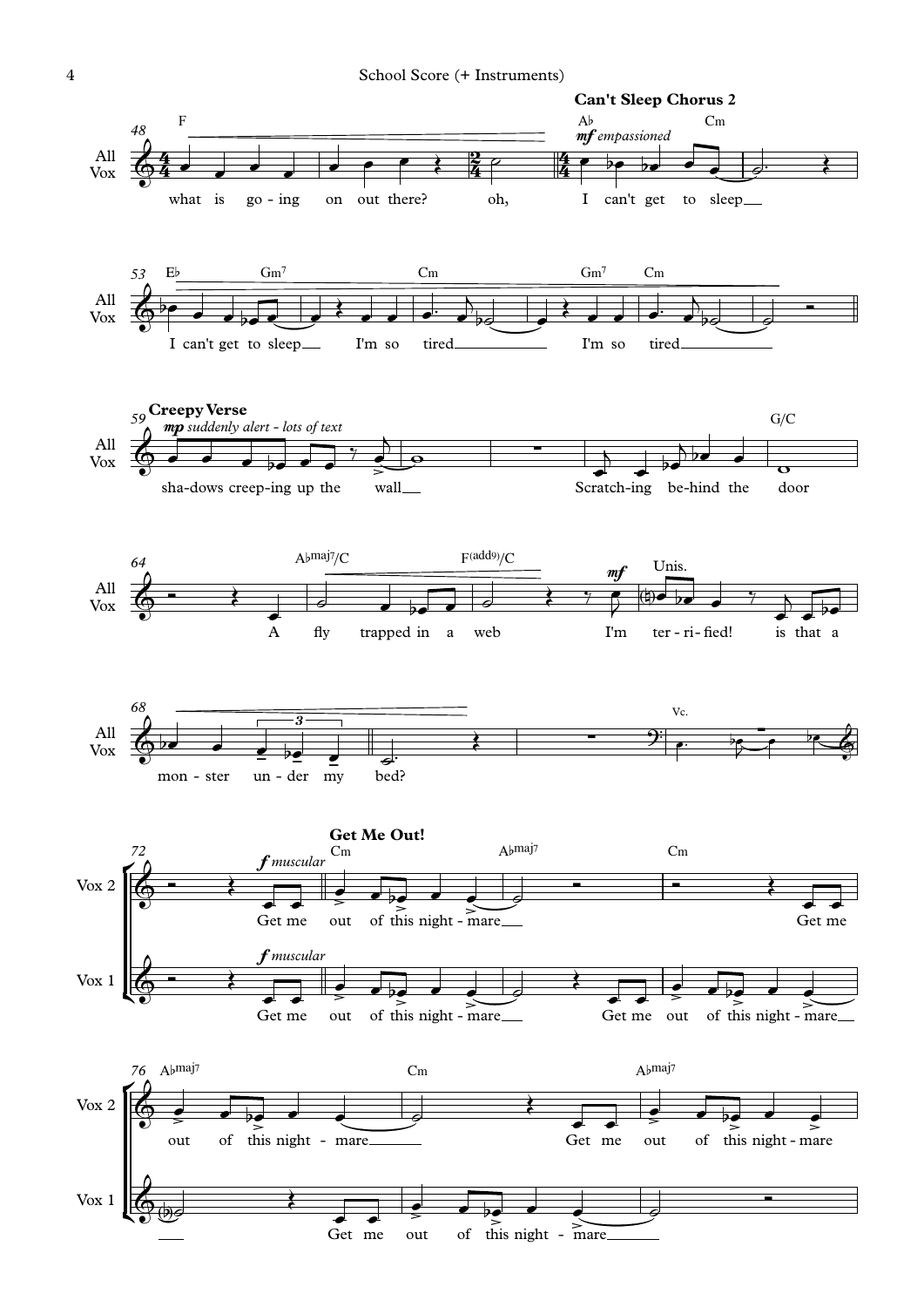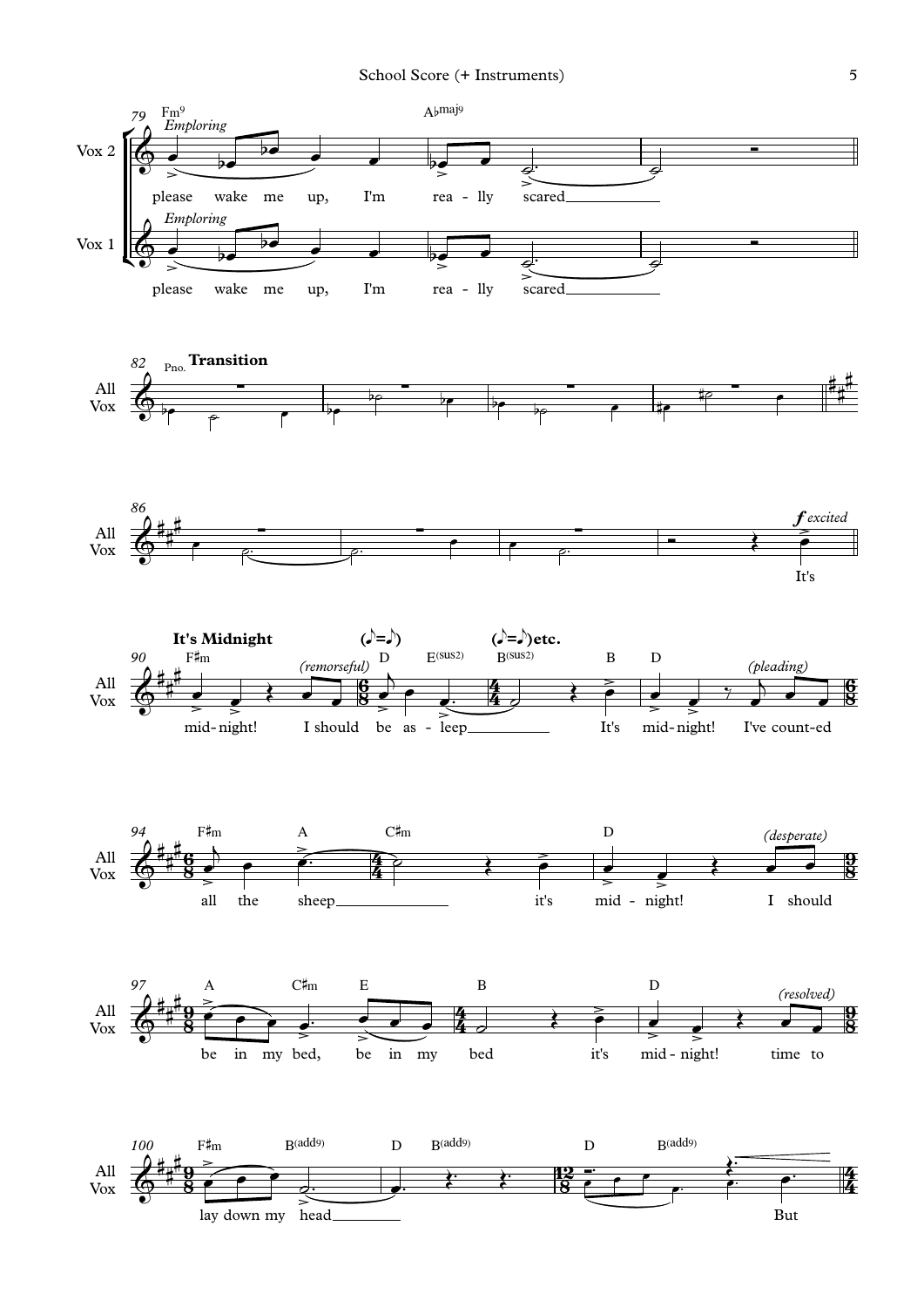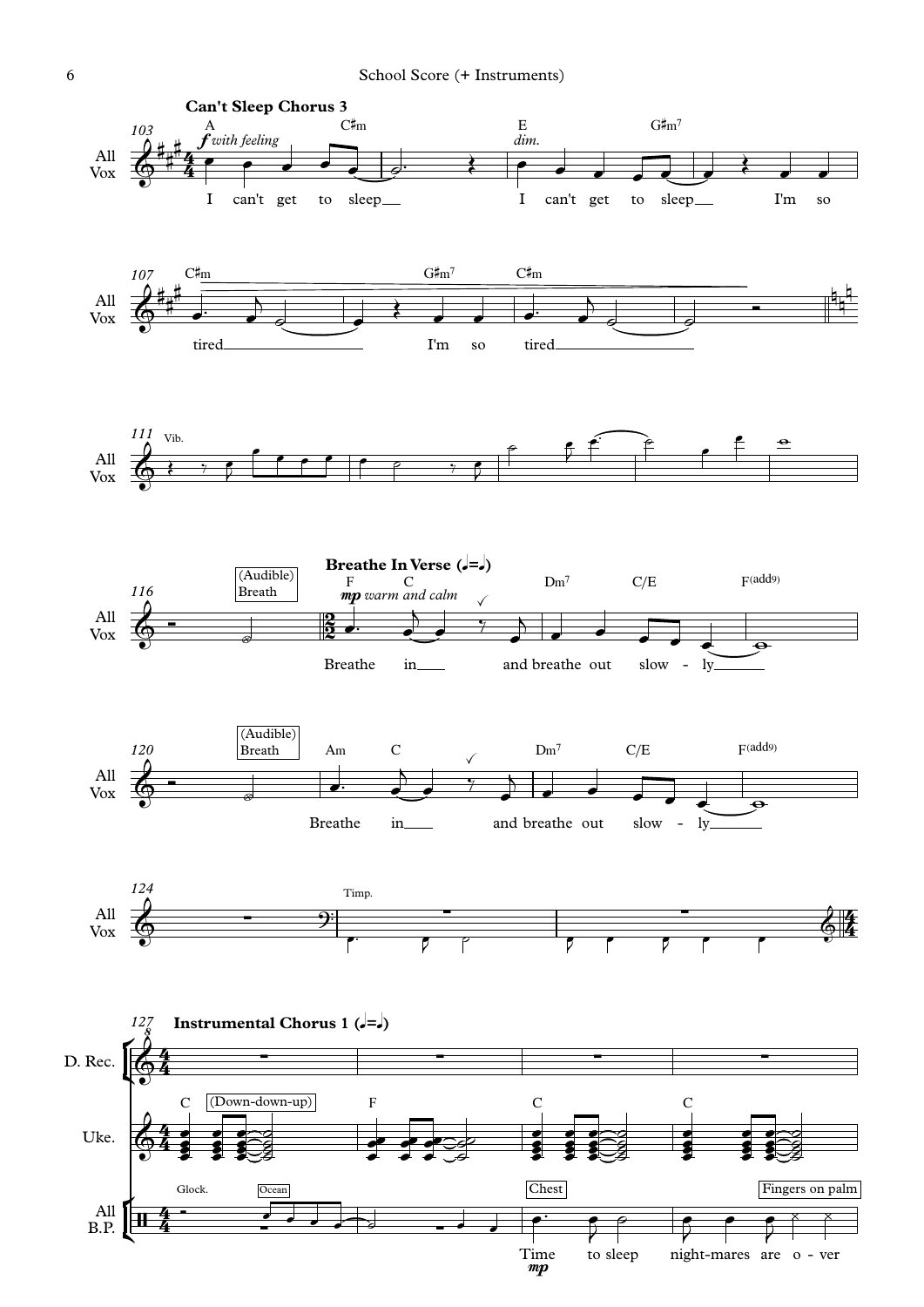





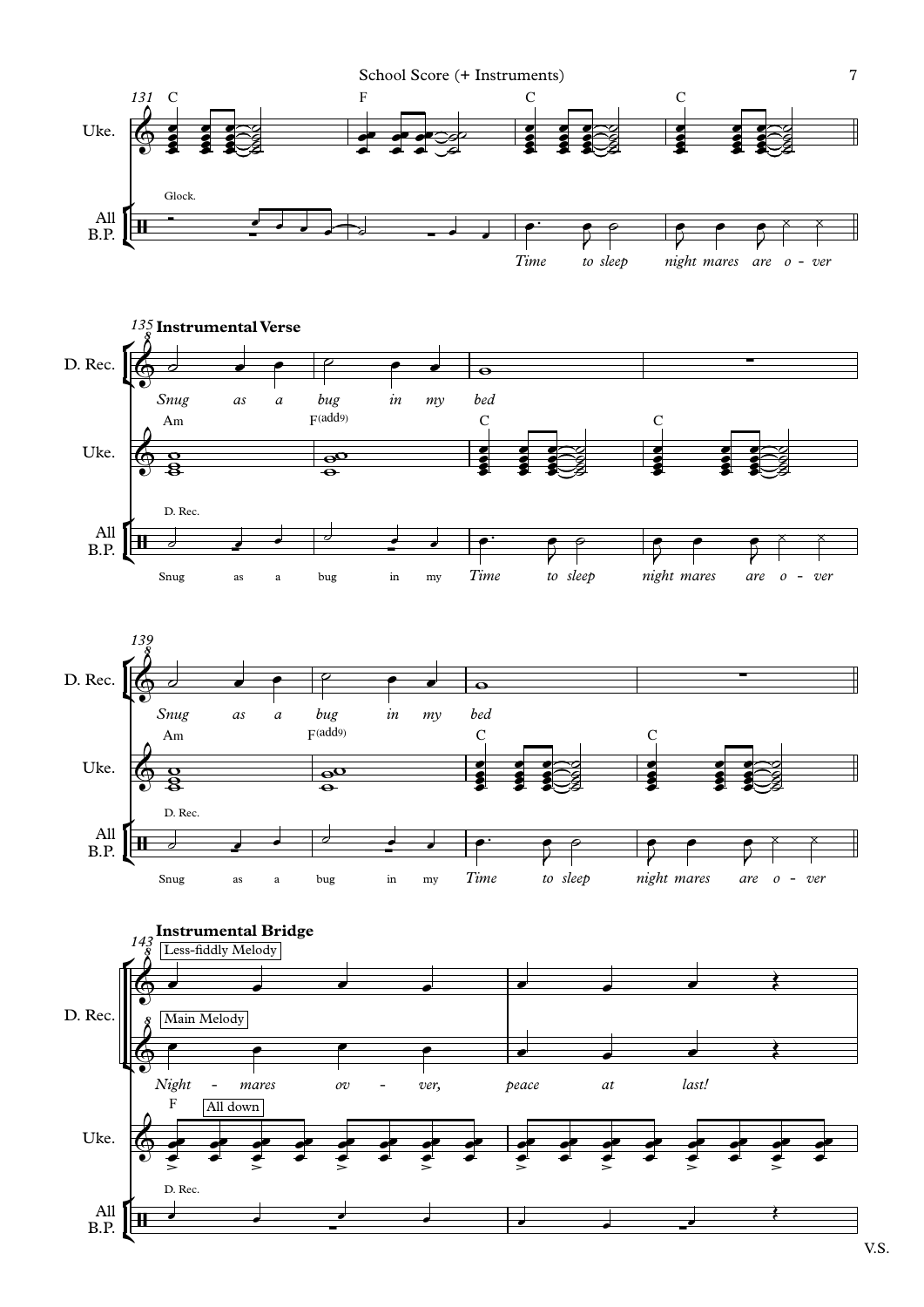



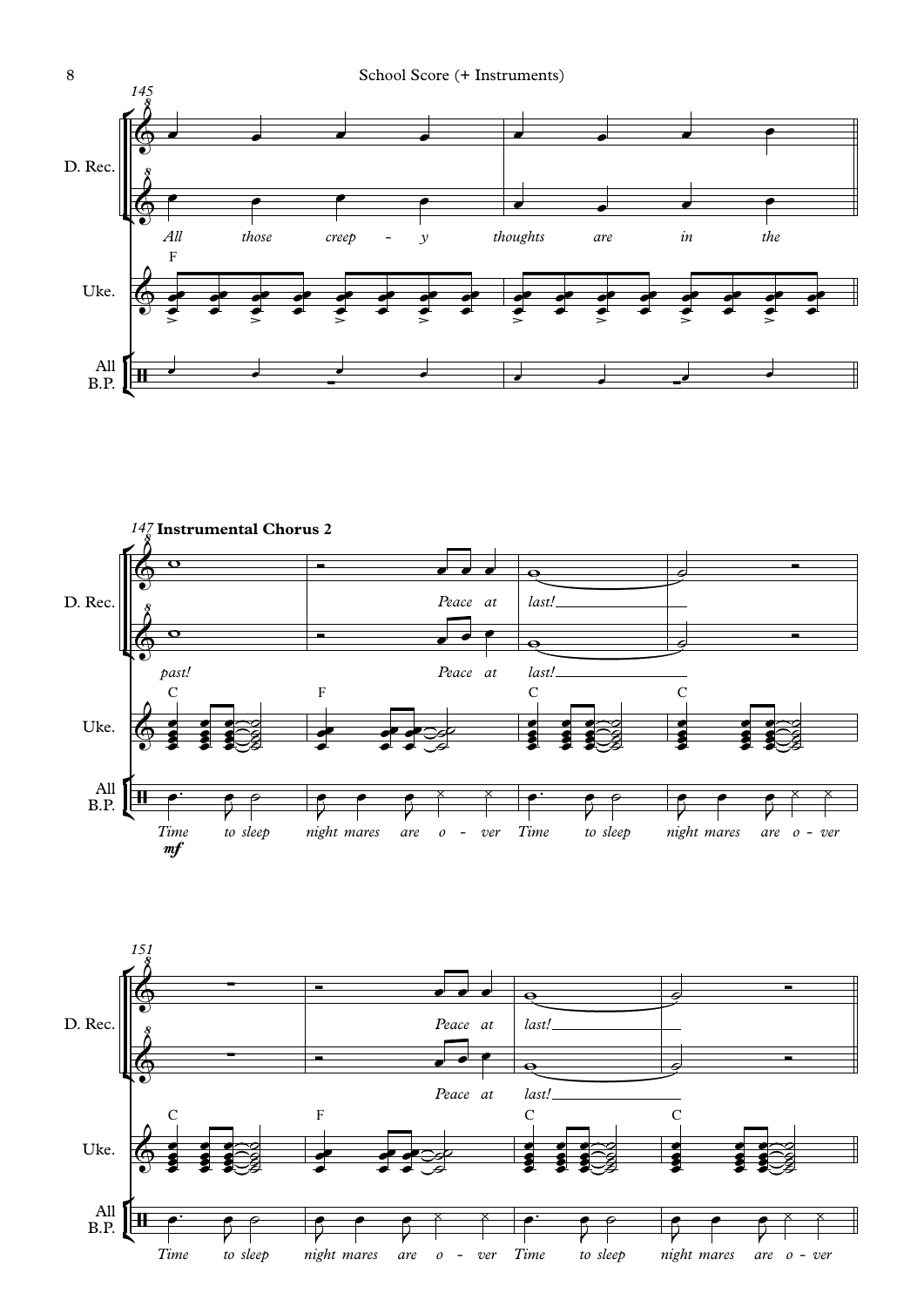